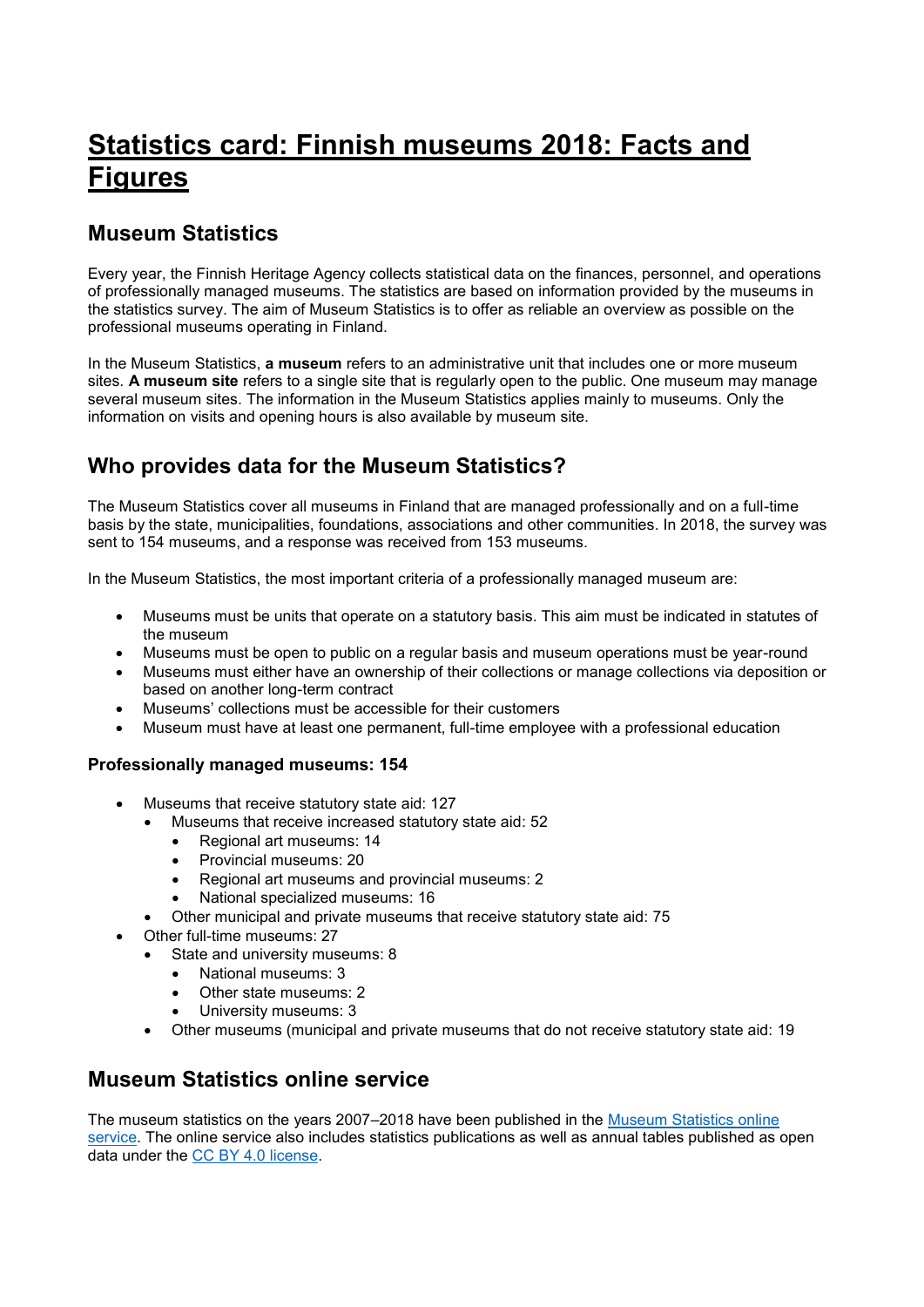# **Museum Statistics 2018**

#### **Museums**

154 professionally-run museums (administrative unit) that maintain 325 museum sites.

#### **Visits**

7.1 million museum visits.

The proportion of free visits of the total visitor count was 51.1 %.

In relation to the population of Finland, the number of museum visits per inhabitant was 1.3.

The five most popular museum sites:

- Helsinki City Museum: 364,543 visits
- Ateneum Art Museum: 322,912 visits
- Museum of Contemporary Art Kiasma: 295,387 visits
- Amos Rex: 257,000 visits
- The National Museum of Finland: 225,472 visits

22,555 visits per museum site on average.

#### **Finance and funding**

Total expenditure of museums 248.5 million euros:

- $\bullet$  Salaries: 42.9 %
- $\bullet$  Premises: 34.3 %
- Collection acquisitions: 1.8 %
- Other expenditure: 21.0 %

78.8 % of the museums' costs were met through public funding.

The average costs per museum were 1,667,486 euros.

#### **Personnel**

The 2,520 person-years worked at the museums were distributed as follows:

- Permanent, full-time personnel 73.7 %
- Fixed-term, full-time personnel 14.5 %
- Part-time personnel and workers paid by the hour 11.8 %

On average, museums employed 12.2 permanent employees, 7.3 of whom had professional training.

Work contribution of volunteers: 49,257 hours in total

48 % of museums provided volunteering opportunities (n = 146).

#### **Exhibitions and events**

1,008 new exhibitions were opened in museums.

6.9 new exhibitions per museum on average